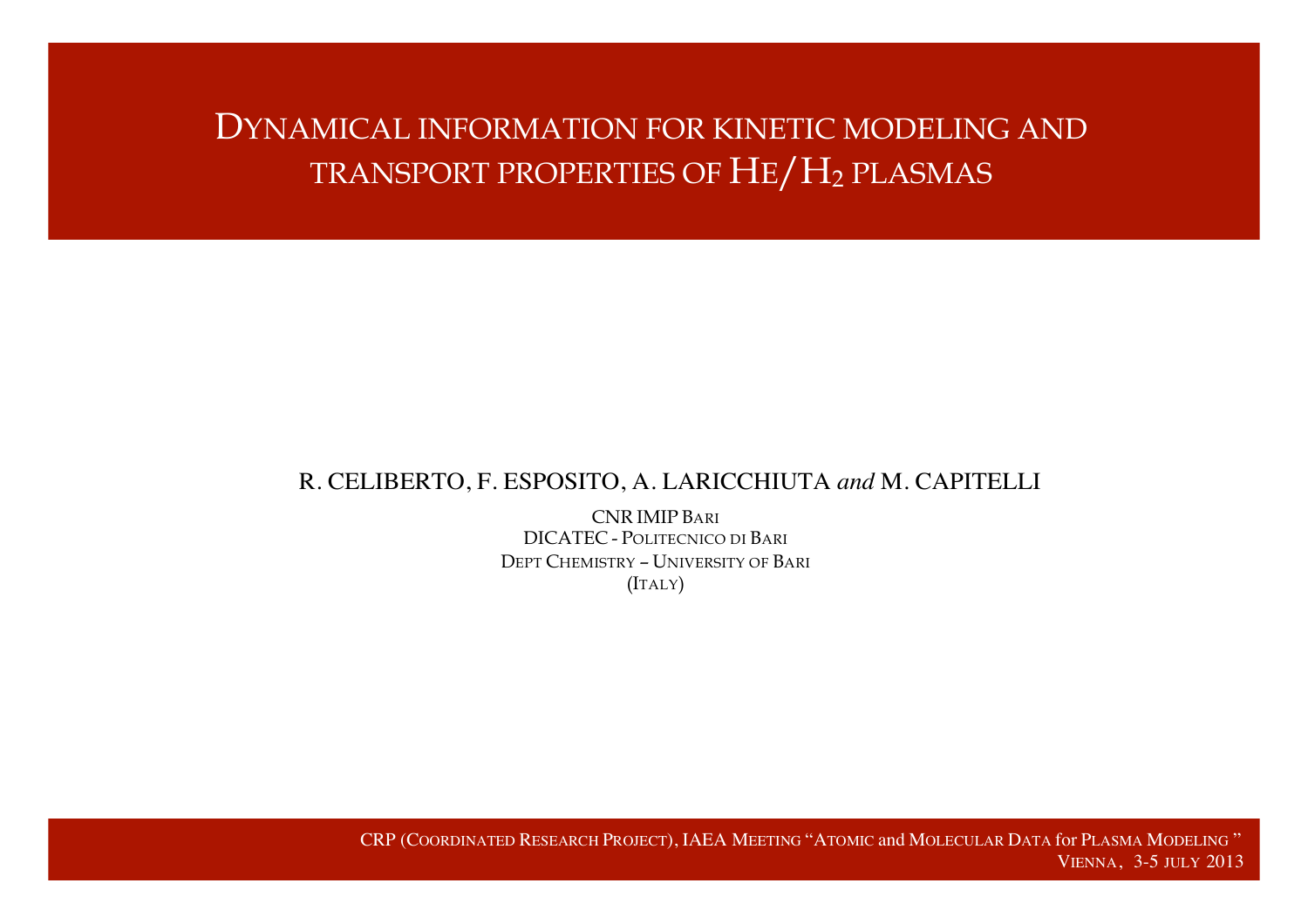### STATE-TO-STATE KINETIC APPROACH

MODELING of PLASMA SYSTEMS for FUSION applications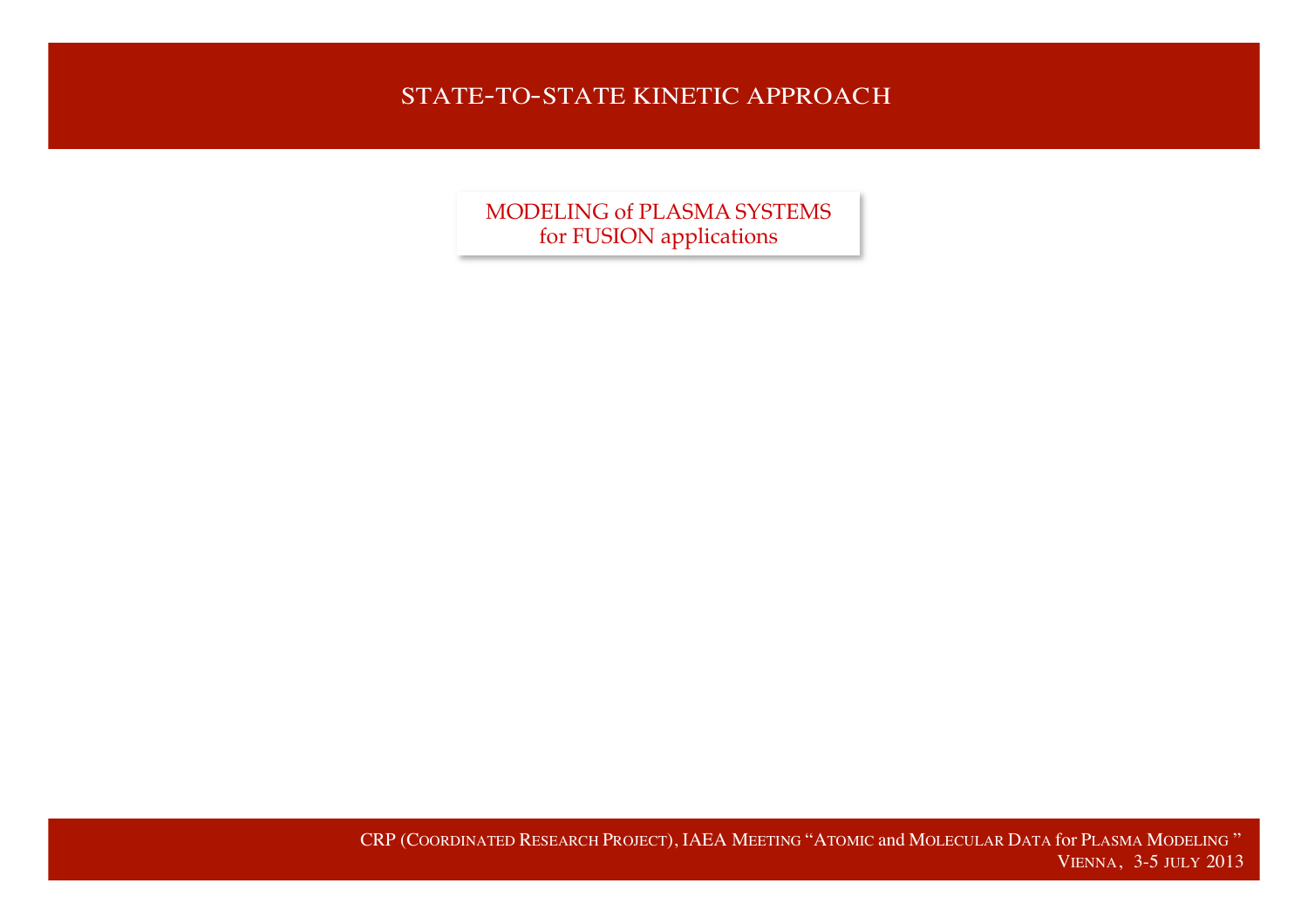### STATE-TO-STATE KINETIC APPROACH

MODELING of PLASMA SYSTEMS for FUSION applications

| non-equilibrium                        |
|----------------------------------------|
| internal distributions                 |
|                                        |
| state-to-state kinetics                |
|                                        |
| state-resolved cross sections and rate |
| coefficients                           |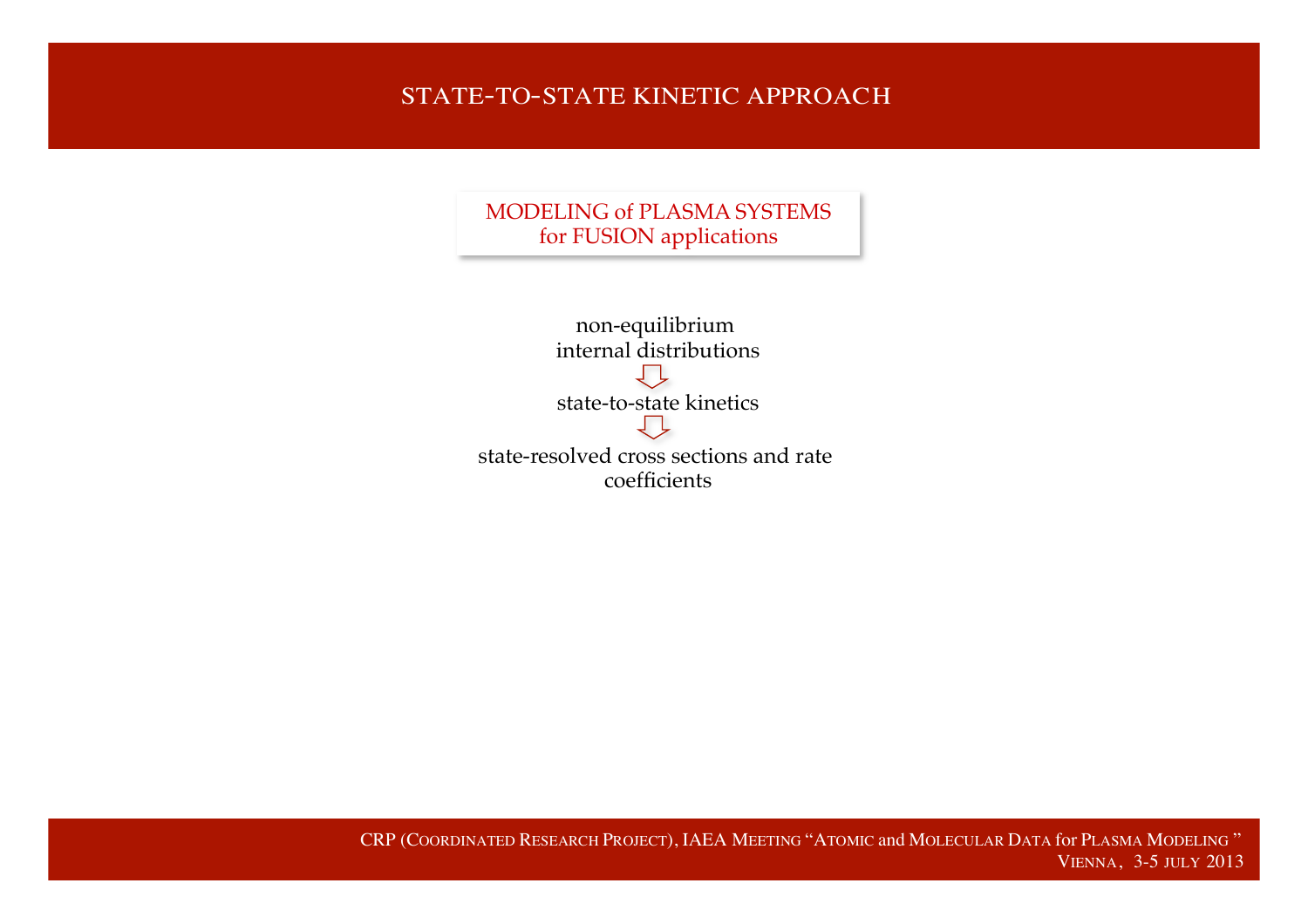#### STATE-TO-STATE KINETIC APPROACH

MODELING of PLASMA SYSTEMS for FUSION applications



しし

features of MD calculations

- ü *vibrational and rotational dependence*
- ü *completeness*
- ü *scaling relations*
- ü *isotopic effect*
- ü *fitting formulas*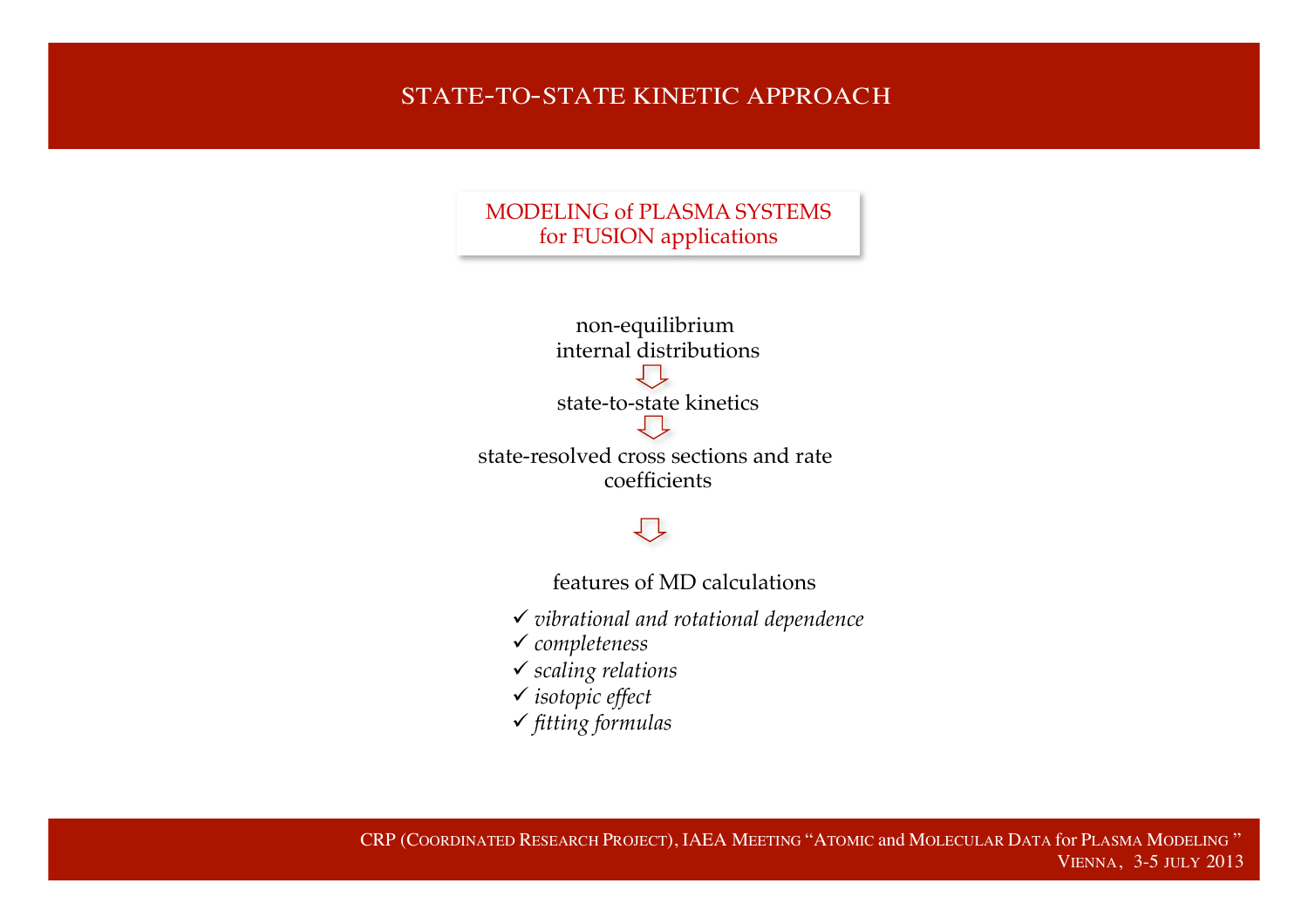ü RVE and DEA in e-H2 *through Rydberg resonant state*

$$
H_2(X^1\Sigma_g^+, v_i, j_i) + e \to H_2^-(2\Sigma_g^+) \to H_2(X^1\Sigma_g^+, v_f, j_f) + e
$$
  

$$
H_2(X^1\Sigma_g^+, v_i, j_i) + e \to H_2^-(2\Sigma_g^+) \to H^-(1S) + H(n = 2)
$$

 $\checkmark$  VTa and CID in He-H<sub>2</sub> collisions

$$
He({}^{1}S) + H_2({}^{1}\Sigma_g^+, v_i, j_i) \to He({}^{1}S) + H_2({}^{1}\Sigma_g^+, v_f, j_f)
$$
  
\n
$$
He({}^{1}S) + H_2({}^{1}\Sigma_g^+, v_i, j_i) \to He({}^{1}S) + H({}^{2}S) + H({}^{2}S)
$$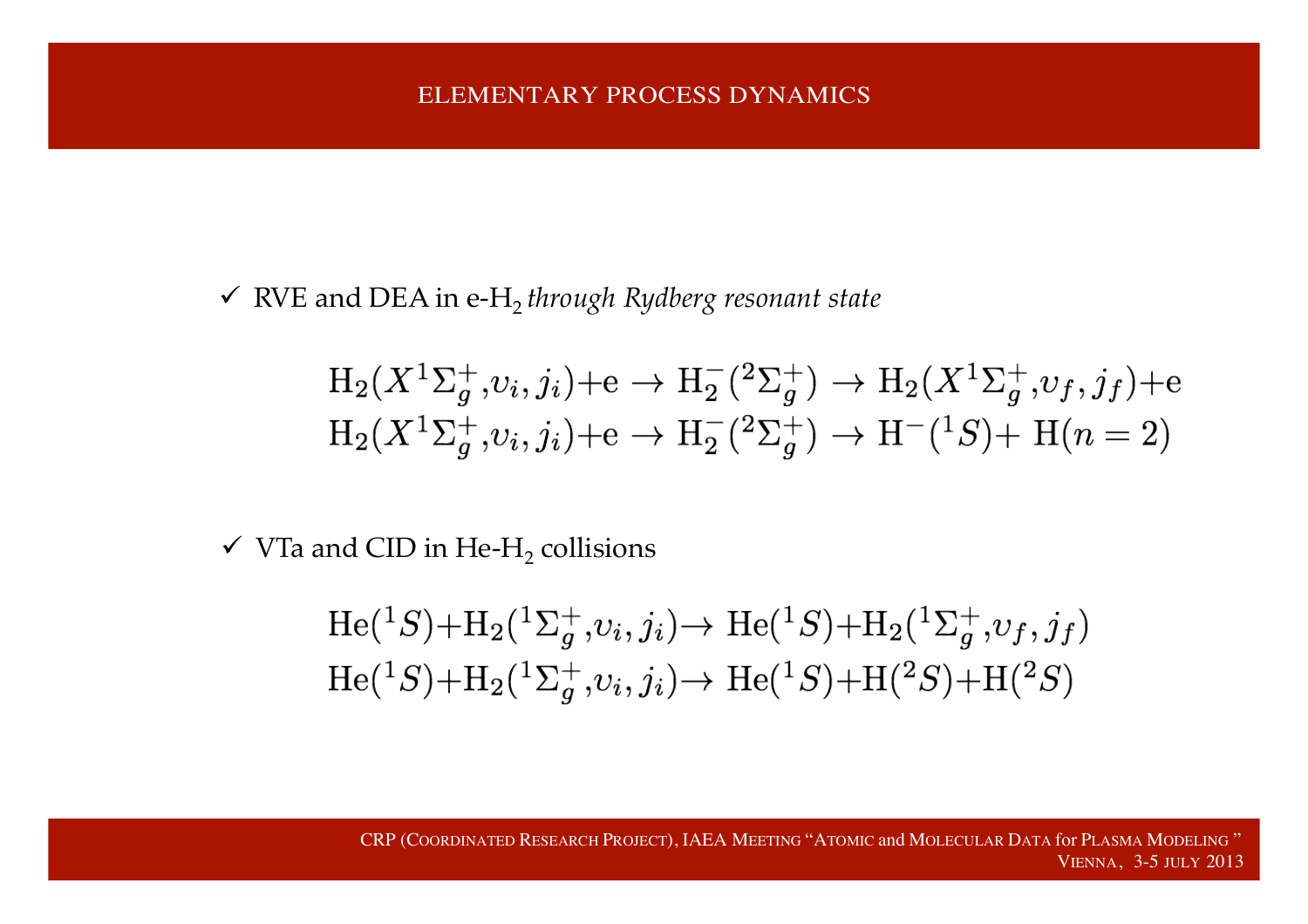# PHYS4ENTRY DB



CRP (COORDINATED RESEARCH PROJECT), IAEA MEETING "ATOMIC and MOLECULAR DATA for PLASMA MODELING " VIENNA, 3-5 JULY 2013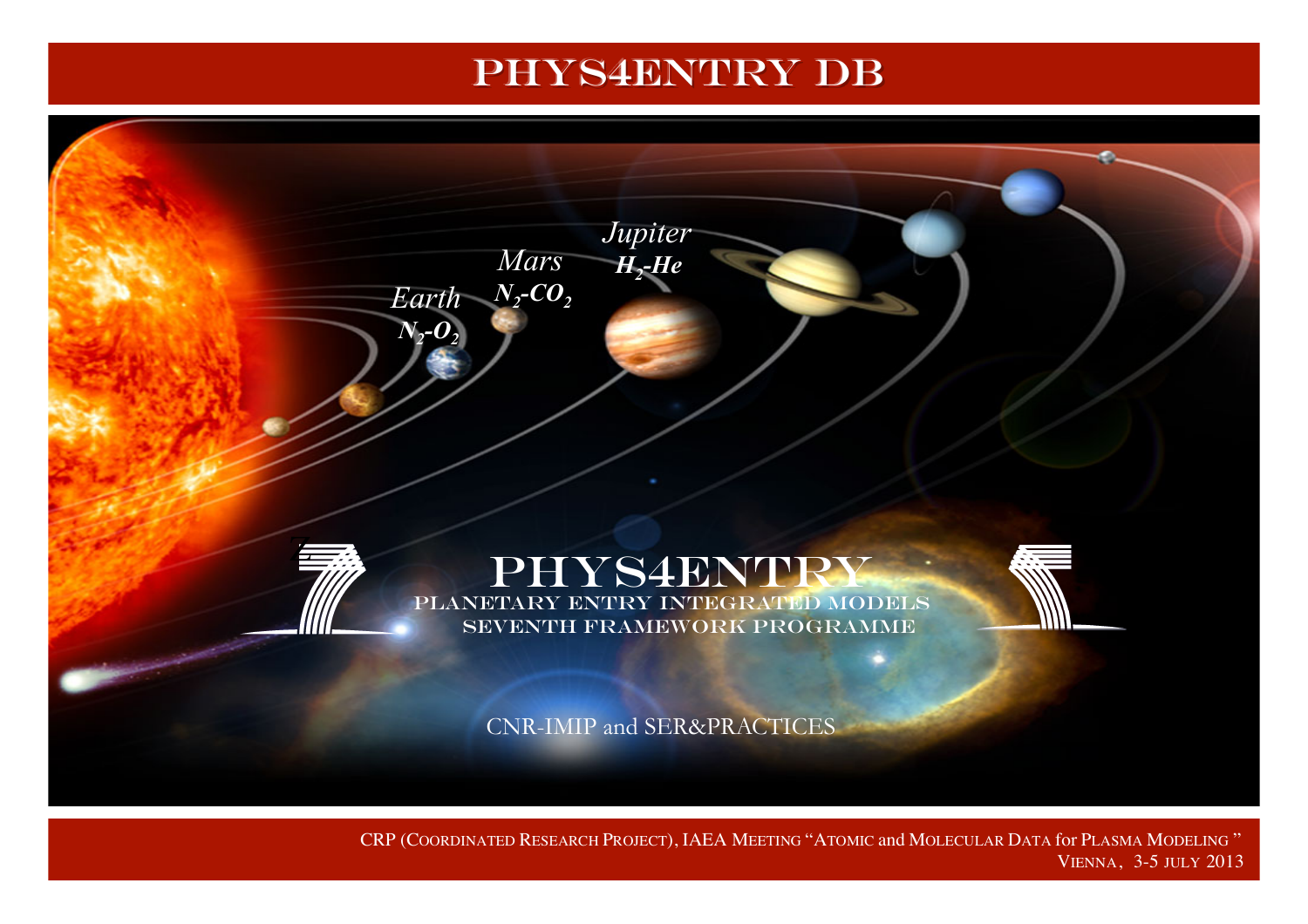$He^{*}(1s \ n\ell)$ -He<sup>+</sup>(<sup>2</sup>S)



asymptotic approach

$$
\sigma_{n\ell} = \frac{\sigma_{n\ell 0} + 2\sum_{\mu} \sigma_{n\ell \mu}}{2\ell + 1}
$$

[A.V. Kosarim et al. Phys of Plasmas 19 (2012) 062309]